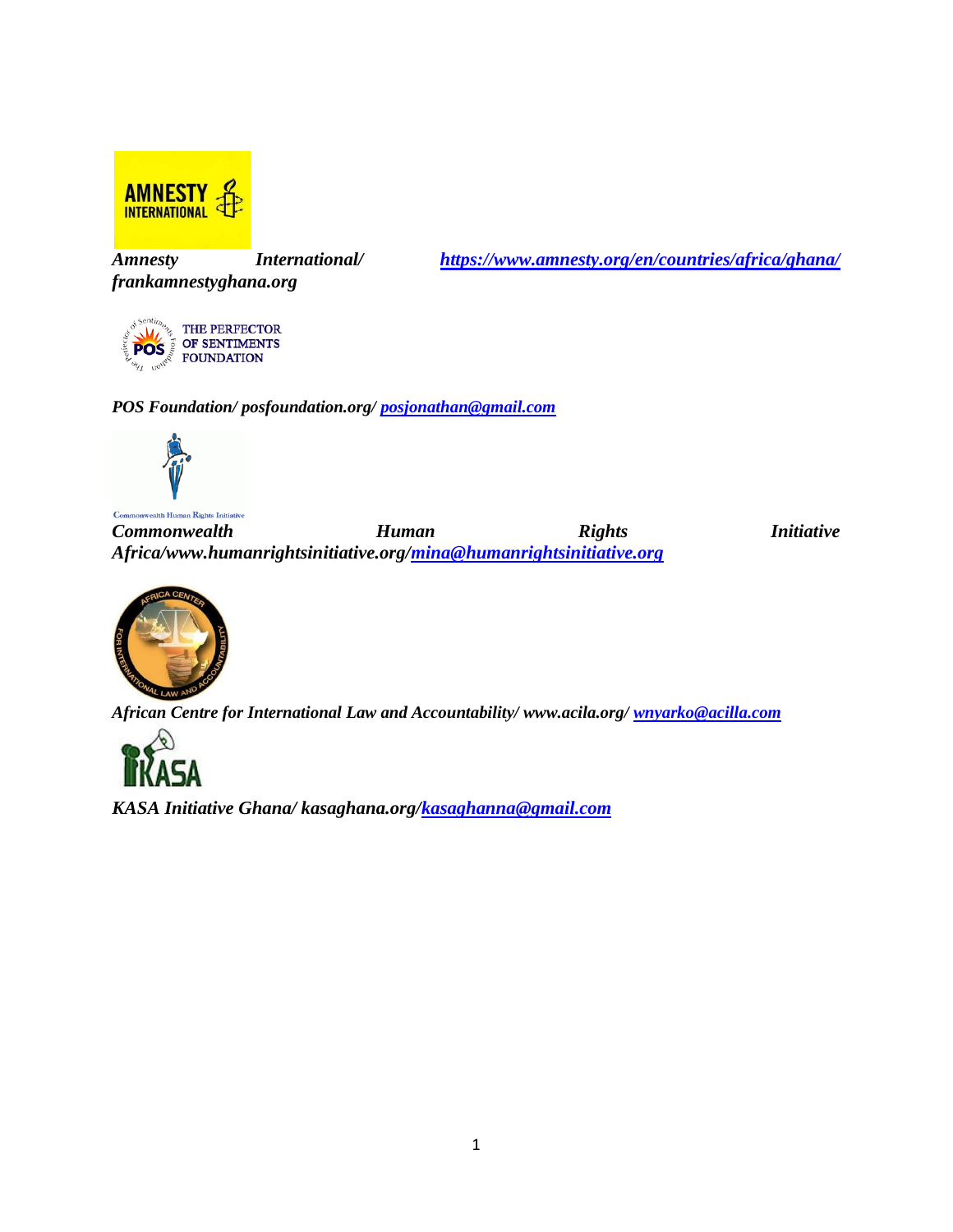## LABOUR RIGHTS

## Introduction

This report considers the National Labour Rights of Ghana (Unemployment).

1. The information presented in this submission is based on interviews conducted by the above mentioned network of CSOs. Fact finding researches were embarked upon in consultation with The Trades Union Congress (Ghana), the media (who in executing their mandates as "watch dogs" brought to fore an accurate and tangible state of unemployment rates and its effect on indigenes (the youth)), uas well as locally based civil society groups living and working in various communities. The information was further discussed at a pre-UPR submission workshop organised by Ghana Human Rights NGOs Forum (POS Foundation-Secretariat), KASA Initiative and UPR-Info Africa Office, Kenya on 21st and 22nd March, 2017 which was attended by more than 70 civil society organizations in Accra, and validated by same on 27th March, 2017. The submission subsequently highlights specific developments and followup measures by Ghana in relation to the summary prepared by the Office of the High Commissioner for Human Rights in accordance with paragraph 5 of the annex to Human Rights Council resolution (16/21A/HRC/WG.6/14/GHA/3).

## Unemployment:

2. The greatest challenge facing the youth in Ghana has been the lack of employment opportunities. In the last three decades, government has often focused its attention on the stabilization of the economy and in particular the achievement of single digit inflation rather than employment. This policy direction has often been reflected in budget statements which usually has very little to say about how government will create or help create employment on the scale required for a significant poverty reduction.

3. Data from the Ghana Investment Promotion Council (GIPC) show that in the last quarter of 2012, 34 out of the 94 newly-registered projects were in the services sector and 20 projects were in the trade sector. Only 13 projects were registered in building/construction while 12 projects were registered in manufacturing. This has been the pattern over the last decade, there has been no direct investment into sectors and areas that will help create jobs and add value to the country's natural resources

4. Like previous post-election year budgets, Ghana started the year 2013 with another round of austerity and fiscal consolidation with single digit inflation as the main policy objective. Unproductive spending which has become a feature of economic management every election year has led to what analysts have termed unsustainable deficit.